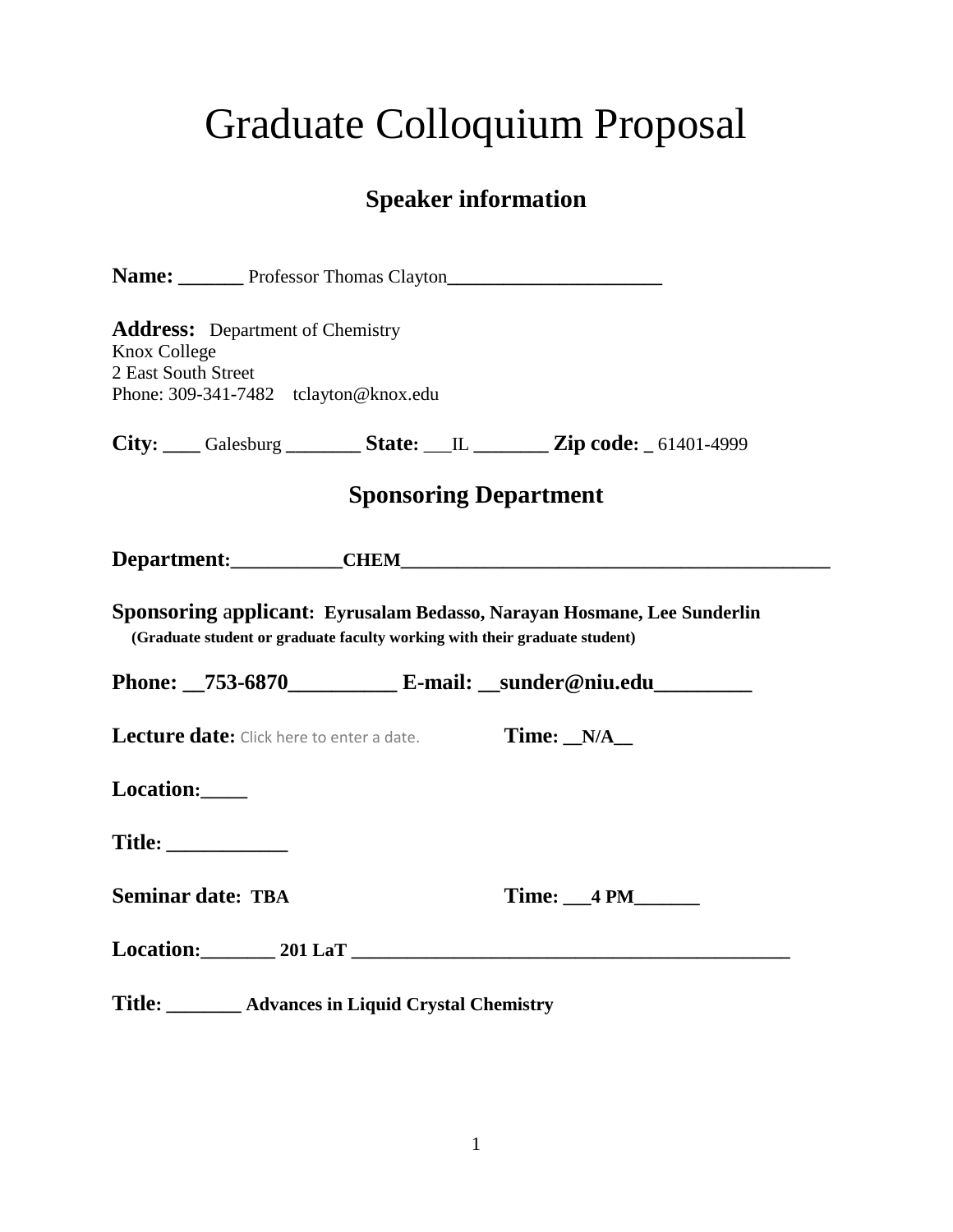**Justification of lecture topic:** *(importance of event as related to graduate-level students, significance of the particular topic(s): Provide more than 2-3 sentences.*

**N/A**

**Justification of seminar topic: :** *(importance of event as related to graduate-level students, significance of the particular topic(s):Provide more than 2-3 sentences)*

The graduate research and teaching programs in chemistry and biochemistry at NIU are greatly enhanced by visits of outstanding speakers from other institutions. Direct interaction with these speakers broadens the perspectives of the students, allows students to make contacts at other institutions, helps to initiate collaborative activities, and informs students of research at other institutions. It also improves the external visibility of the NIU Chemistry and Biochemistry Department, which helps students obtain jobs after they graduate. In general, speakers spend most of the day talking with students and faculty members before the seminar, allowing time for significant exchanges of information in addition to the formal lecture.

The department considers this lecture program to be a key part of graduate education. Attendance at these seminars, as well as other seminars funded through other means (and seminars by NIU graduate students and faculty) is mandatory for a required class.

Professor Clayton performs research in the area of liquid crystals, which is of interest primarily to organic and inorganic chemists. The closest overlap is with the research of graduate students in Prof. Hosmane's research group. Professor Clayton is also very involved in undergraduate research and teaching initiatives, which is of interest to graduate teaching assistants and graduate students who are mentoring undergraduate researchers.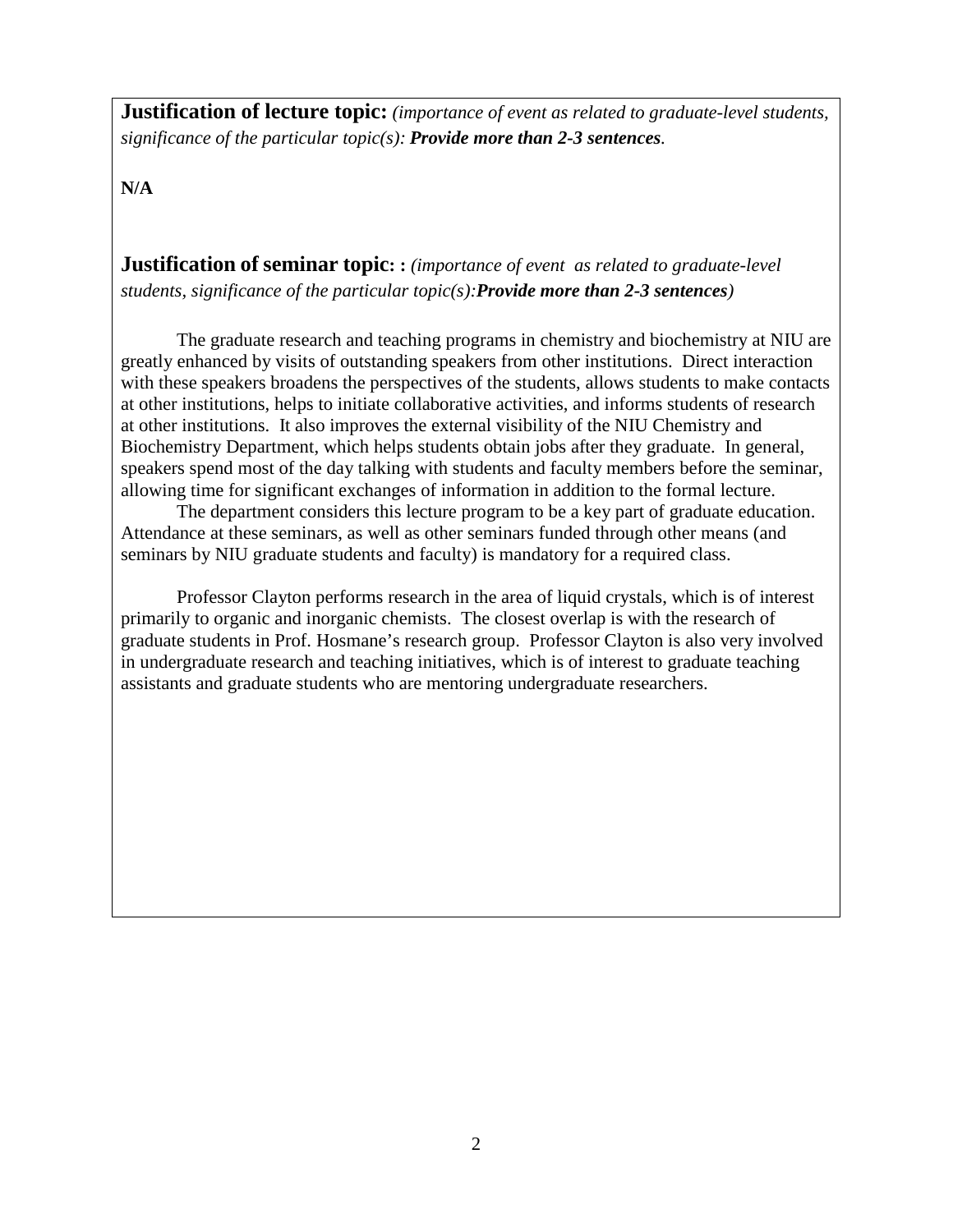**Role of graduate students in speaker selection.** Proposals omitting this information will not

be funded *(should involve a systematic, relatively formal department-wide process. Students constitute majority in the final voting/selection process, also be involved in initial generation of topics and potential speakers. Please provide more then 2-3 sentences of the process ex: How were the names collected? How were speakers selected or the voting process?)*

Suggestions for speakers were solicited from all graduate students and faculty by emailings, announcements during seminars, and verbal requests. Input from all five divisions (analytical, biochemistry, inorganic, organic and physical) was solicited. A meeting was held earlier in the Spring semester with the graduate students to solicit possible speakers. Students on the committee were volunteers, generally those who were interested in inviting a particular speaker.

Many speakers in the department are funded through other sources, including external funding, departmental resources, and at the cost of other departments interested in recruiting graduate students among our undergraduates. Essentially all speakers proposed by graduate students who are not too expensive (due to distance, usually) are invited. Thus, the main job of the graduate colloquium committee is to encourage submission of names as prospective speakers, rather than winnowing out the list of selections. The lack of detailed discussion of how we choose from among the proposed speakers is due to the fact that cutting the list does not usually occur.

The speaker selection committee was:

Students: Travis Helgren, Michael Lesslie, Eyrusalam Bedasso

Faculty advisors form each division: Lee Sunderlin, Narayan Hosmane, Doug Klumpp, Elizabeth Gaillard, Victor Ryzhov

## **Qualification of the speaker**

Professor Thomas Clayton Ph.D., Inorganic Chemistry, 1989, Ohio State University. B.A., Chemistry and English, magna cum laude, 1981, Iowa Wesleyan College.

Teaching Interests:Inorganic chemistry, synthesis and theoretical characteristics of organometallics.

Honors/Grants Pew Teacher-Scholar Fellowship.

Presentations

Pedagogy in the Teaching Lab Inspired by Mentoring Undergraduate Research: Descriptive Inorganic Chemistry at Knox College. Presented at the spring National Meeting of the American Chemical Society, 2008.

Campus & Community Involvement